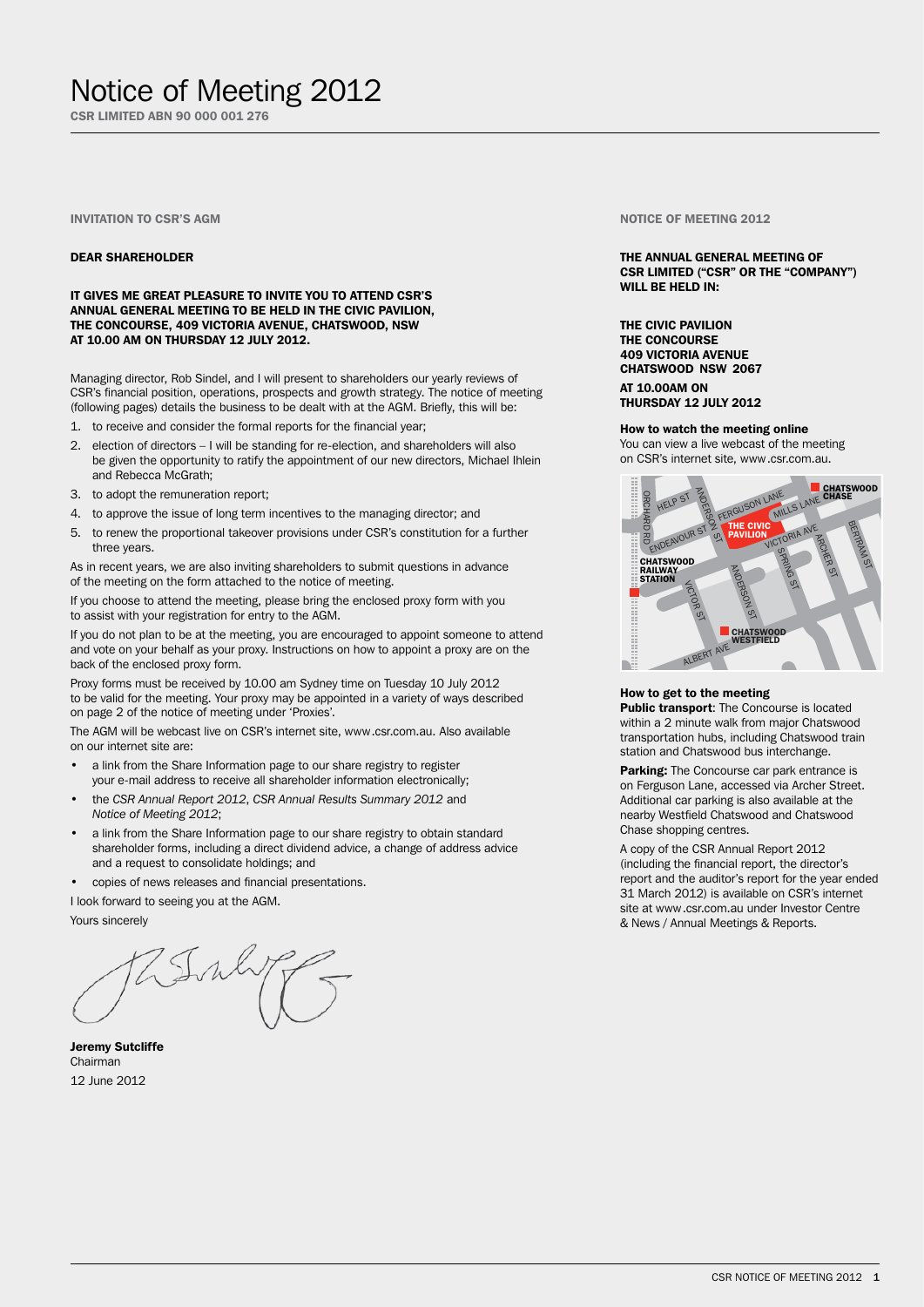# The Agenda

## AGENDA

## ORDINARY BUSINESS

1. Financial reports and directors' and auditor's reports To receive and consider the financial report and the reports of the directors and of the auditor for the financial year ended 31 March 2012.

2. Election of directors

To consider and, if thought fit, to pass the following resolutions as ordinary resolutions:

- *a. That Jeremy Sutcliffe, who will retire by rotation at the close of the meeting in accordance with clause 55 of the company's constitution, be re-elected as a director of the company.*
- *b. That Michael Ihlein, who was appointed in July 2011 and will retire at the close of the meeting in accordance with clause 53.2 of the company's constitution, be elected as a director of the company.*
- *c. That Rebecca McGrath, who was appointed in February 2012 and will retire at the close of the meeting in accordance with clause 53.2 of the company's constitution, be elected as a director of the company.*

Separate resolutions will be considered in respect of each of the above directors.

3. Remuneration report

To adopt the remuneration report for the financial year ended 31 March 2012.

Note that the vote on this item is advisory only and does not bind the directors or the company.

## SPECIAL BUSINESS

4. Issue of performance rights

To consider, and if thought fit, to pass the following resolution as an ordinary resolution:

*That the grant to Mr Rob Sindel of 798,497 performance rights under the terms of the company's Performance Rights Plan (the "PRP") on the terms summarised in the explanatory notes to this notice of meeting be approved for all purposes, including for the purposes of ASX Listing Rule 10.14*.

5. Renewal of the proportional takeover provisions in the constitution

To consider and, if thought fit, pass the following resolution as a special resolution:

*That the existing proportional takeover approval provisions in clause 22 of the constitution of CSR Limited is renewed for a period of three years commencing on the date of the AGM pursuant to section 648G of the Corporations Act 2001 (Cth).*

## DETERMINATION OF ENTITLEMENT TO ATTEND AND VOTE

For the purposes of the meeting, shares will be taken to be held by the persons who are registered as shareholders as at 7.00pm Sydney time on 10 July 2012.

### Proxies

If you are a shareholder entitled to attend and vote, you may appoint a proxy. If you are a shareholder entitled to cast two or more votes, you may appoint two proxies and specify the number or proportion of votes that each may exercise, failing which each may exercise half of the votes. A proxy need not be a shareholder of the company.

The company's constitution (available on the company's internet site, www.csr.com.au under Investor Centre & News/Corporate Governance) provides that, on a show of hands, every person present and qualified to vote shall have one vote. If you appoint one proxy, that proxy may vote on a show of hands, but if you appoint two proxies, neither proxy may vote on a show of hands.

If you appoint a proxy who is also a shareholder or is also a proxy for another shareholder, your directions may not be effective on a show of hands. Your directions will be effective if a poll is required and your proxy votes.

New voting restrictions apply to the company's key management personnel (KMP) and their closely related parties, which also affect proxy voting.

Members of CSR's KMP (which includes each of the non-executive directors, the managing director and the chief financial officer) and their closely related parties will not be able to vote your proxy on resolutions 3 and 4 unless you direct them how to vote. The term "closely related party" is defined in the *Corporations Act 2001* (Cth) and includes a KMP's spouse, dependants and certain other close family members, as well as any companies controlled by the KMP or the KMP's spouse, dependants and certain other close family members.

If you intend to appoint a member of the KMP as your proxy, please ensure that you direct them how to vote on resolutions 3 and 4. If you intend to appoint the chairman of the meeting as your proxy, you can direct him to vote by either marking the boxes for resolutions 3 or 4, or by marking the chairman's box on the proxy form (in which case the chairman of the meeting will vote in favour of these items of business).

## Voting Exclusions

## *Item 3*

The Company will disregard any votes cast on item 3:

- by or on behalf of a member of the KMP whose remuneration is disclosed in the remuneration report and any closely related parties (such as close family members and any companies the person controls) of those persons; and
- as a proxy by a member of the KMP or a closely related party of a member of the KMP,

unless the vote is cast as proxy for a person entitled to vote on item 3 in accordance with a direction on the proxy form.

## *Item 4*

The Company will disregard any votes cast on item 4:

- in any capacity by the directors of CSR and any of their associates; and
- as a proxy by a member of the KMP or a closely related party of a member of the KMP,

unless the vote is cast:

- as proxy for a person entitled to vote on item 4 in accordance with a direction on the proxy form; or
- by the chairman as proxy for a person who is entitled to vote in accordance with a direction on the proxy form to vote as the proxy decides.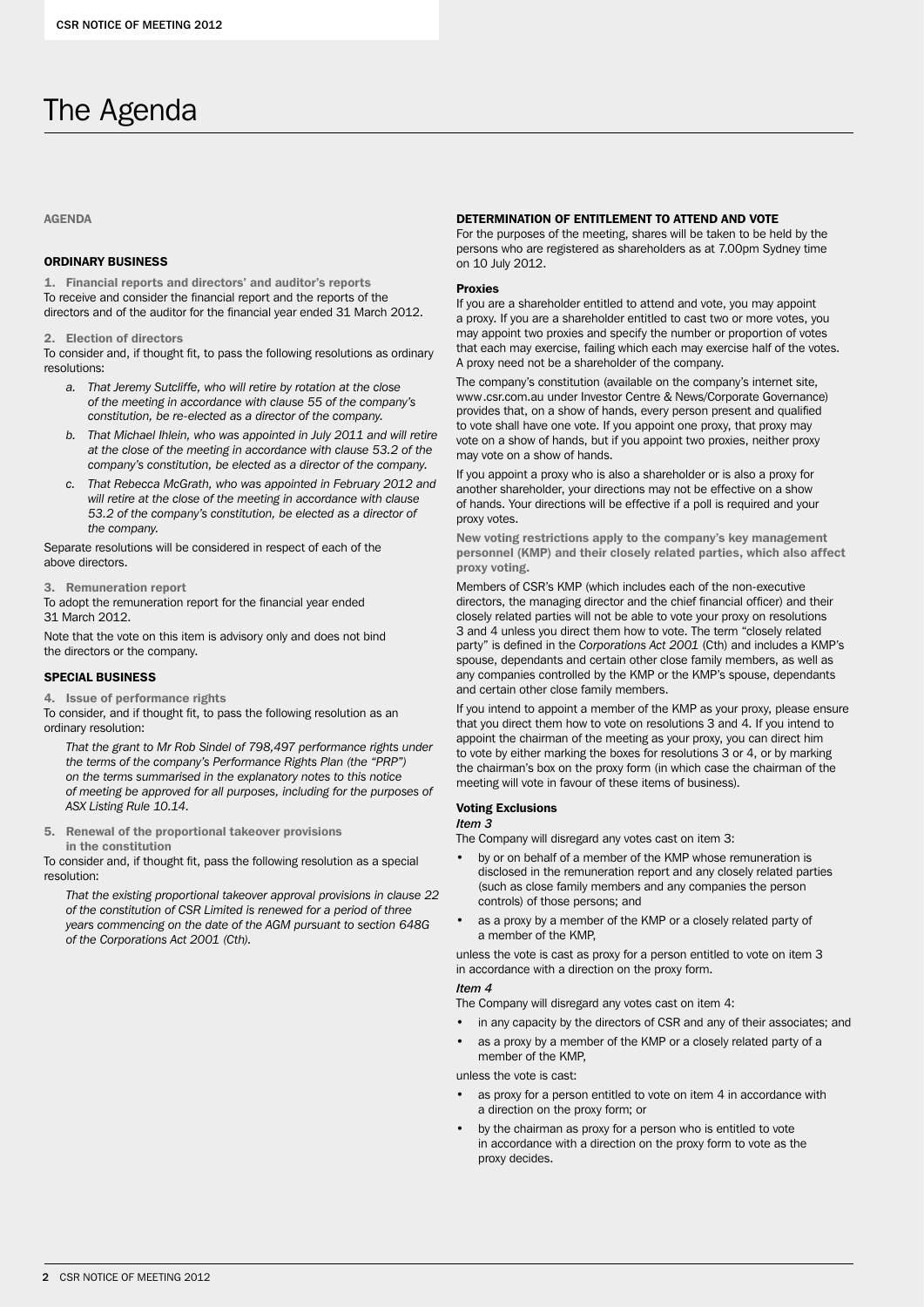## Where to lodge a proxy

CSR Limited share registry Computershare Investor Services Pty Limited GPO Box 242 Melbourne VIC 3001 Australia

(Please use the enclosed reply envelope)

Facsimile 1800 783 447 International +61 3 9473 2555

You may lodge a proxy online at the internet address (www.investorvote.com.au) of our share registry, Computershare Investor Services Pty Limited, by following the instructions set out on the internet site. Shareholders who elected to receive their notice of meeting and proxy electronically will have received an e-mail with a link to the Computershare site.

You will need a specific 6 digit Control Number to vote online. This number is located on the front of your Proxy Form.

To be effective, the proxy form or electronic proxy appointment must be received by Computershare at the postal or internet address or facsimile number above, or by CSR at its registered office, Triniti 3, Level 5, 39 Delhi Road, North Ryde, NSW 2113, Australia, no later than 10.00am Sydney time on 10 July 2012.

You can arrange to receive shareholder information electronically, or obtain a replacement proxy form or a special proxy form to appoint a second proxy, by contacting Computershare on 1800 676 061 (within Australia) or +61 3 9415 4033 (outside Australia) or at www.computershare.com.au (Investor Centre).

## Admission to meeting

Shareholders who will be attending the CSR annual general meeting and not appointing a proxy are asked to bring your proxy form (if you still have one) to the meeting to help speed admission.

If you do not plan to attend the meeting, you are encouraged to complete and return a proxy form or lodge a proxy online, for your holding(s) of CSR shares.

## Questions and comments by shareholders at the meeting

In accordance with the Corporations Act and the company's past practice, a reasonable opportunity will be given to shareholders at the meeting to ask questions about, or make comments on, the management of the company.

Similarly, a reasonable opportunity will also be given to shareholders at the meeting to ask Deloitte Touche Tohmatsu, CSR's auditor, questions relevant to the conduct of the audit, the preparation and content of the auditor's report, the accounting policies adopted by the company in relation to the preparation of the financial statements, and the independence of the auditor in relation to the conduct of the audit.

Written questions for Deloitte Touche Tohmatsu relevant to the conduct of the audit of the annual financial report and the content of the auditor's report may be sent to Computershare (at the address or fax number for lodgement of proxies). Alternatively, the questions may be sent to the company secretary, CSR Limited, Triniti 3, Level 5, 39 Delhi Road, North Ryde, NSW 2113 or by e-mail to investorrelations@csr.com.au. In each case, the written questions must be received no later than 5.00pm (Sydney time) on 29 June 2012. A list of questions to the auditor will be available at the meeting.

## EXPLANATORY NOTES TO NOTICE OF MEETING

1. Financial report and the reports of the directors and of

the auditor for the financial year ended 31 March 2012 The CSR Annual Report 2012 (which includes the financial report, the directors' report and the auditor's report) will be presented to the meeting. Shareholders can access a copy of the annual report on CSR's internet site at www.csr.com.au under Investor Centre & News / Annual Meetings & Reports. As permitted by legislation, a printed copy of the CSR Annual Report 2012 has been sent only to those shareholders who have elected to receive a printed copy.

During this item, shareholders will be given a reasonable opportunity to ask questions about, and make comments on, the reports and CSR's management, businesses, operations, financial performance and prospects, but there will be no formal resolution put to the meeting. CSR's auditor will also be present at the meeting to answer questions in relation to the conduct of the audit (including the independence of the auditor), the preparation and content of the auditor's report and the accounting policies adopted by CSR. Shareholders may also submit questions in advance of the meeting by completing the form attached to this notice of meeting.

## 2. Election of directors

(a) Re-election of Jeremy Sutcliffe as non-executive director Jeremy Sutcliffe was last re-elected by shareholders at the annual general meeting in July 2009. Having served for three years since that re-election, he must retire by rotation in accordance with clause 55 of the company's constitution and the ASX Listing Rules.

Information about Jeremy Sutcliffe is set out below:

## Jeremy Sutcliffe

LLB (HONS) MAICD, AGE 54.

Appointed chairman July 2011 and a member of the Risk & Audit Committee and Remuneration & Human Resources Committee. Jeremy joined the board in 2008 as an independent director. He held the position of interim CEO and managing director from 1 April to 31 December 2010. Jeremy was Group CEO of Sims Metal Management Limited from 2002 until 2008 and a director until 2009. He is a non–executive director of Amcor Limited, a member and director of The Australian Rugby League Commission Limited, holds advisory roles with Scholz AG and Veolia Environmental Australia and is a member of the Investment Committee of Lazard Australia Corporate Opportunity Fund No 2.

### *Recommendation*

The directors (excluding Jeremy Sutcliffe) unanimously recommend that shareholders vote in favour of resolution 2a.

## (b) Election of Michael Ihlein as non-executive director

Michael Ihlein was appointed a director of the company in July 2011. Michael Ihlein stands for election in accordance with clause 53.2 of the company's constitution.

Information about Michael Ihlein is set out below:

### Michael Ihlein

BBus (accounting), MAICD, CPA, AGE 56.

A member of the Workplace Health, Safety & Environment Committee and the Risk & Audit Committee. Michael joined the board in 2011 as an independent director. He is a highly experienced corporate and finance executive. He joined Brambles Limited as chief financial officer in 2004 and held the position of chief executive officer from 2007 until November 2009. Michael also had a long career with Coca-Cola Amatil Limited including seven years as chief financial officer and executive director and a number of senior operational, finance, business development and treasury roles including managing director of Coca-Cola Amatil Poland. Michael is currently a non-executive director, Chair of the Audit & Risk Committee and a member of the Conflicts Committee of Westfield Retail Trust. He is also a member of the Australian Institute of Company Directors, CPA Australia, Financial Executives Institute of Australia and the Financial Services Institute of Australasia. He is also Chair of the Australian Theatre for Young People.

## *Recommendation*

The directors (excluding Michael Ihlein) unanimously recommend that shareholders vote in favour of resolution 2b.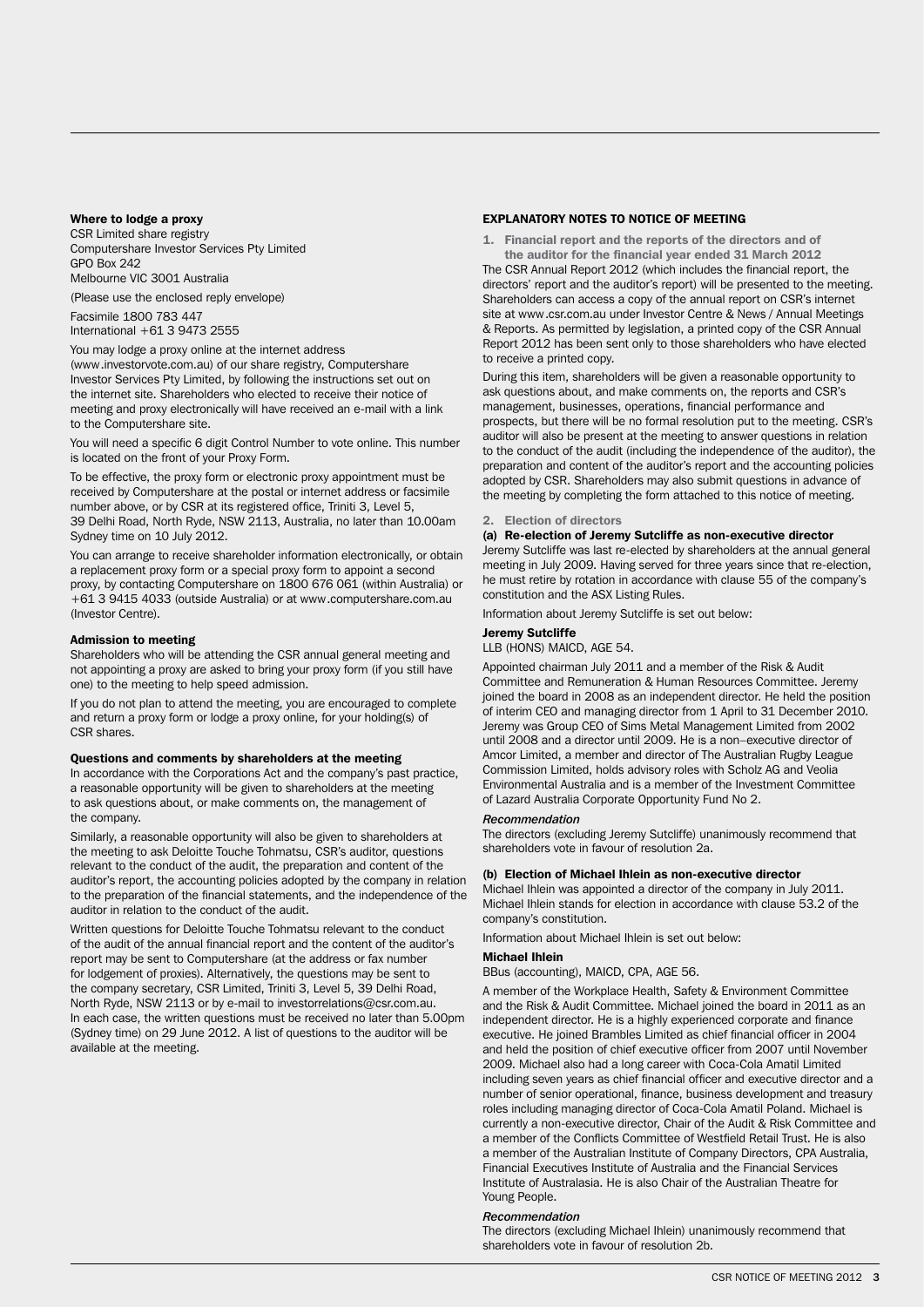# The Agenda (continued)

## (c) Election of Rebecca McGrath as non-executive director

Rebecca McGrath was appointed a director of the company in February 2012. Rebecca McGrath stands for election in accordance with clause 53.2 of the company's constitution.

Information about Rebecca McGrath is set out below:

## Rebecca McGrath

## BTP (HONS), MASC, GAICD, AGE 47.

A member of the Workplace Health, Safety & Environment Committee and Remuneration & Human Resources Committee. Rebecca joined the board in 2012 as an independent director. She was formerly chief financial officer and executive director of BP Australasia, a position held until January 2012, prior to which she was vice president operations and executive director, Australia & Pacific for BP Australasia and general manager group marketing performance, for BP Plc (London). Rebecca's management career with BP spanned 22 years. Rebecca is currently a non-executive director of Goodman Group, Oz Minerals Limited and Incitec Pivot Limited and was previously a non-executive director of Big Sky Credit Union. She is also a member of Chief Executive Women, and a graduate of the Australian Institute of Company Directors.

## *Recommendation*

The directors (excluding Rebecca McGrath) unanimously recommend that shareholders vote in favour of resolution 2c.

## 3. Remuneration report

Directors of listed companies, such as CSR, are required to provide detailed disclosures of director and senior executive remuneration in their directors' reports. These disclosures are set out in the remuneration report (which forms part of the directors' report) on pages 23 to 38 of the *CSR Annual Report 2012*. (As mentioned above, shareholders can access a copy of the annual report on CSR's internet site. Printed copies of the annual report have been sent to those shareholders who elected to receive a copy in this form and the annual report will be presented to the AGM.)

The remuneration report includes:

- discussion of the board's policy in relation to the nature and level of remuneration of the key management personnel of CSR;
- discussion of the relationship between the board's remuneration policy and CSR's performance over the five financial years up to and including the year ended 31 March 2012;
- information about performance hurdles applicable to the short-term and long-term incentive components of the remuneration of key management personnel; and
- details of the remuneration provided to the non-executive directors, managing director and key management personnel and the five highest paid executives for the year ended 31 March 2012.

There will be a reasonable opportunity for shareholders at the meeting to comment on, and ask questions about, the remuneration report.

The vote on resolution 3 is advisory only and will not bind the directors or the company, however, the board will take the outcome of the vote into consideration when reviewing remuneration practices and policies.

For the voting exclusions applicable to this resolution 3, please refer to page 2 of this Notice of Meeting.

## *Recommendation*

The directors unanimously recommend that shareholders vote in favour of resolution 3.

## 4. To approve the issue of Performance Rights

The board recognises that it is desirable for the managing director and other executives to be incentivised and remunerated on a consistent basis and in a manner that focuses their efforts on delivering long-term value for shareholders.

Pursuant to ASX Listing Rule 10.14, the acquisition of securities by a director under an employee incentive scheme requires shareholder approval.

Accordingly, approval is now sought for Rob Sindel to be granted 798,497 performance rights under the CSR Performance Rights Plan ("PRP") on the terms set out below and, subject to the satisfaction of the performance and service vesting conditions below (and to adjust for any bonus issue of shares which may be made to the company's shareholders), for the issue of one fully paid ordinary share in CSR for each performance right that vests to Rob Sindel. The grant of performance rights will be at no cost to Rob Sindel and no amount will be payable by Rob Sindel on vesting of the performance rights.

The key terms of the performance rights to be granted to Rob Sindel are set out below. Details of the PRP are contained in the remuneration report and, as relevant, are summarised below.

## Number of Performance Rights to be granted to Rob Sindel

It is proposed that 798,497 performance rights be issued to Rob Sindel. This quantum has been determined in conjunction with an analysis of Rob Sindel's total target remuneration referenced against external market benchmarks. The share price used to calculate the number of performance rights allocated to Rob Sindel is the 10 day Volume Weighted Average Price of CSR shares leading up to 23 May 2012 which was \$1.647.

## Performance conditions and vesting periods

Following testing of the performance conditions at the end of the performance periods (described below), if the service and performance conditions are satisfied Rob Sindel's performance rights automatically vest and CSR will issue or procure the transfer to Rob Sindel of one CSR share for each performance right which vests, for no further consideration.

The PRP rules give the board the discretion to determine the performance conditions attaching to a grant of performance rights. The board has determined that the following performance hurdles apply to the grant of Performance Rights to Rob Sindel:

## *1. Total Shareholder Return ("TSR")*

50% of Rob Sindel's performance rights ("Tranche A") will be subject to a performance condition based on the relative performance of CSR's Total Shareholder Return ("TSR") over the performance period.

TSR is the percentage growth in shareholder value, which measures the changes in share price, taking into account dividends and capital returns. The TSR performance condition measures CSR's ability to deliver superior shareholder returns relative to its peer companies by ranking the TSR performance of CSR against the TSR performance of companies in a comparator group.

The proportion of the Tranche A performance rights that vest will be determined based on the ranking of CSR's TSR, relative to the TSR of each of the companies in a comparator group over the performance period, as set out in the vesting schedule below.

The comparator group comprises the constituents of the S&P/ASX 200 Index, defined at the start of the performance period ("Peer Group"). The board has the discretion to adjust the Peer Group to take into account events including, but not limited to, takeovers, mergers, de-mergers and similar transactions that might occur over the performance period.

## The TSR vesting schedule is as follows:

| TSR OF CSR RELATIVE TO THE PEER GROUP                  | PROPORTION OF TRANCHE A VESTING                                                                                                |
|--------------------------------------------------------|--------------------------------------------------------------------------------------------------------------------------------|
| Below the 50th percentile                              | $0\%$                                                                                                                          |
| At the 50th percentile                                 | 50%                                                                                                                            |
| Between the 50th percentile<br>and the 75th percentile | Straight-line vesting between<br>50% and 100% (e.g. each<br>percentile improvement will result<br>in an additional 2% vesting) |
| 75th percentile or greater                             | 100%                                                                                                                           |
|                                                        |                                                                                                                                |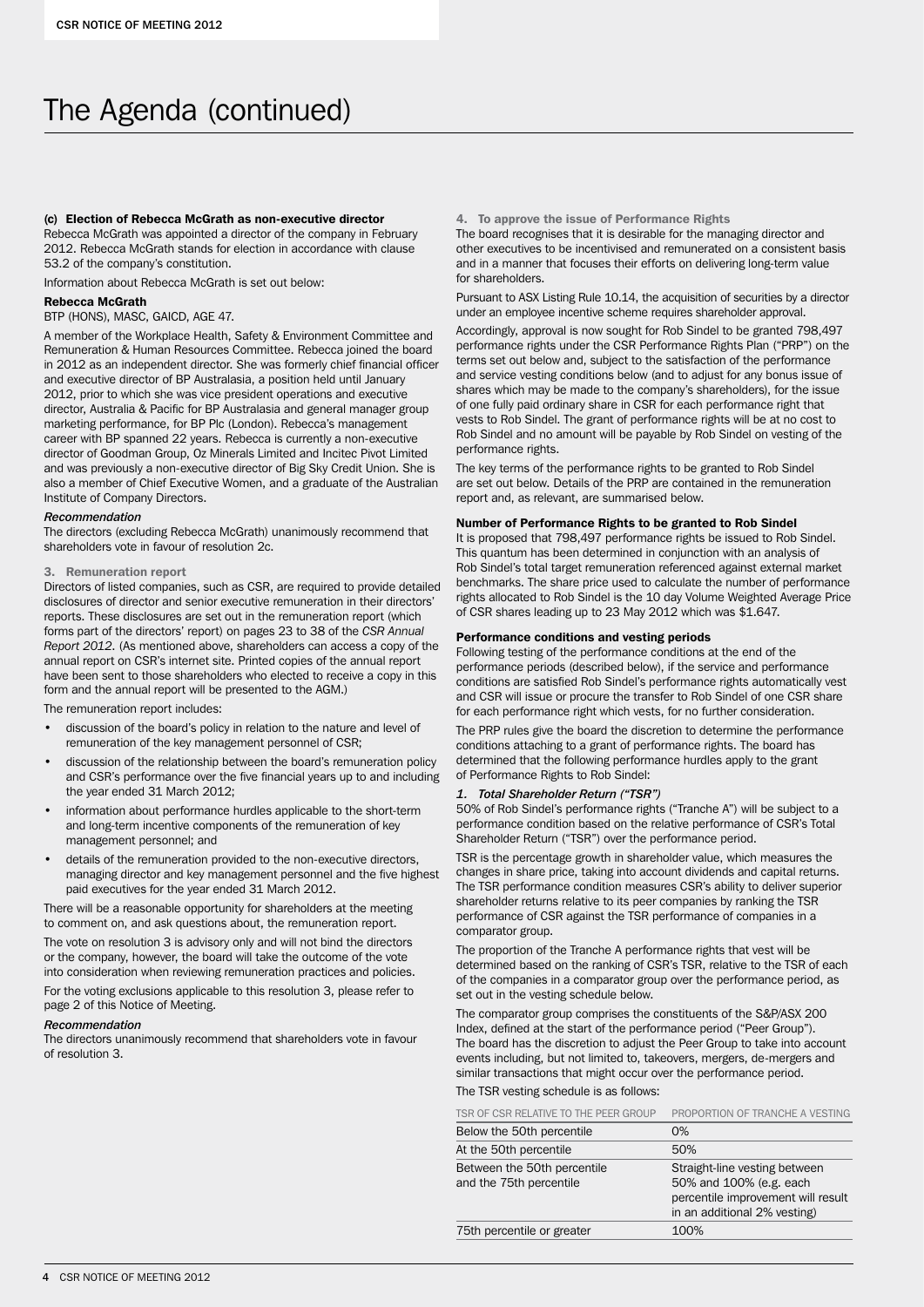## *2. Earnings per share ("EPS")*

The other 50% of Rob Sindel's performance rights ("Tranche B") will be subject to an Earnings Per Share ("EPS") hurdle, which measures CSR's annual compound EPS growth over the performance period. EPS is defined as basic core earnings per share from continuing operations.

The proportion of the Tranche B performance rights that vest will be determined in accordance with the vesting schedule below. The Board may adjust EPS to exclude the effects of material business acquisitions or divestments and for certain one-off costs. The EPS hurdle assesses the success of the business in generating continued growth in earnings.

The EPS vesting schedule is as follows:

| EPS GROWTH PER ANNUM                             | PROPORTION OF TRANCHE B VESTING                             |
|--------------------------------------------------|-------------------------------------------------------------|
| Below 7% compound EPS target                     | 0%                                                          |
| Equal to 7% compound EPS target                  | 50%                                                         |
| Between 7% and 12% compound<br><b>EPS</b> target | Between 50% and 100%<br>increasing on a straight line basis |
| Greater than 12% compound EPS target 100%        |                                                             |

### *3. Performance periods*

Performance of each Tranche of performance rights against the applicable performance hurdle will initially be measured over the following three year performance periods:

- The initial performance period for Tranche A (i.e. the 50% of the PRP grant that is subject to the relative TSR hurdle) will commence on 23 July 2012 and finish on or around 22 July 2015; and
- The initial performance period for Tranche B (i.e. the 50% of the PRP grant that is subject to the compound EPS hurdle) will extend for the three CSR financial years from 1 April 2012 until the year ending 31 March 2015.

To the extent any performance rights under either of Tranche A or Tranche B remain unvested at the end of the initial three-year performance period the performance period will be extended for a fourth year (i.e. performance will be re-tested at the end of the four year period to determine if any additional vesting is available for the remaining unvested Performance Rights). The re-testing done at the end of the four year period will be done based on performance over the entire applicable four year period (in the case of the retest of Tranche B, the EPS targets will be compounded for four years rather than three years). CSR's TSR hurdles are measured over this period to ensure that the long term measurement of performance under the PRP is not distorted, for example by business and commodity cycles or capital investment decisions. Accordingly:

- the extended testing period for Tranche A will commence on 23 July 2012 and finish on or around 22 July 2016; and
- The extended testing period for Tranche B will extend for the four CSR financial years from 1 April 2012 until the year ending 31 March 2016.

If the performance conditions for performance rights under either of Tranche A or Tranche B are not met by the fourth anniversary of the date of the grant of performance rights, Rob Sindel will forfeit his interest in any unvested performance rights.

## *Rights attaching to Performance Rights*

Performance rights carry no voting or dividend entitlements.

The PRP rules contain provisions in relation to the adjustment of performance rights in certain circumstances, including in the event of any other capital reorganisation (such as a subdivision or consolidation), a capital return or a bonus issue of shares to members.

### *Change of control*

The board has discretion to allow all or a part of unvested performance rights to vest on a change of control of CSR (e.g. a takeover, merger, compromise or arrangement).

## *Treatment of performance rights on cessation of employment*

If Rob Sindel ceases to be employed prior to the performance conditions being met, generally this will result in Rob Sindel forfeiting his interest in the unvested performance rights under the PRP.

However, if Rob Sindel's cessation of employment is the result of redundancy, total or permanent disablement, death or such other circumstances as determined by the board at its discretion, the board may determine that all or a portion of the unvested performance rights following his cessation of employment, may vest in the usual course subject to the satisfaction of the applicable performance hurdles, (i.e. performance rights remain "on foot").

### *Shares allocated on vesting of performance rights*

Shares allocated to Rob Sindel upon vesting of the performance rights will rank equally with other ordinary shares on issue.

## *Prohibition of hedging arrangements*

Consistent with the requirements under the *Corporations Act 2001* (Cth) CSR prohibits participants in the PRP from entering into any arrangement to hedge or otherwise affect their economic exposure to their performance rights. It is the board's policy to require participants to forfeit their interest in the performance rights if they enter into any hedging transaction.

*Disclosure for the purposes of Listing Rule 10.15*

- The following information sets out the disclosures required for the purposes of ASX Listing Rule 10.15:
- a) the maximum number of performance rights that can be awarded to Rob Sindel under this approval is 798,497;
- b) the price payable on the issue or exercise of each performance right is nil;
- c) Rob Sindel was granted 473,394 performance rights on 31 March 2010, 390,087 performance rights on 24 July 2010 (both grants being prior to his appointment as a director). Rob Sindel's total grant of 863,481 performance rights was adjusted to 287,827 performance rights in light of the 3:1 CSR share consolidation on 3 March 2011. On 3 March 2011, the number of shares underlying the performance rights was increased in accordance with the adjustment for capital returns approved by shareholders at the general meeting held in February 2011. As a result, each unvested right under existing PRP grants became potentially eligible for 1.337 CSR shares (rather than 1 CSR share) on vesting. Rob Sindel was also granted 426,988 performance rights on 23 July 2011. The acquisition price for the grant of performance rights to Rob Sindel was nil;
- d) the name of the person referred to in Listing Rule 10.14 entitled to participate in the PRP is Alan Robert Harold Sindel;
- e) there is no loan proposed in relation to the proposed award of performance rights to Rob Sindel; and
- f) the performance rights are intended to be awarded to Rob Sindel on or around 22 July 2012 and in any event will not be awarded later than 12 months after the annual general meeting.

For the voting exclusions applicable to this resolution 4, please refer to page 2 of this notice of meeting.

#### *Recommendation*

The directors (excluding Rob Sindel) unanimously recommend that shareholders vote in favour of resolution 4.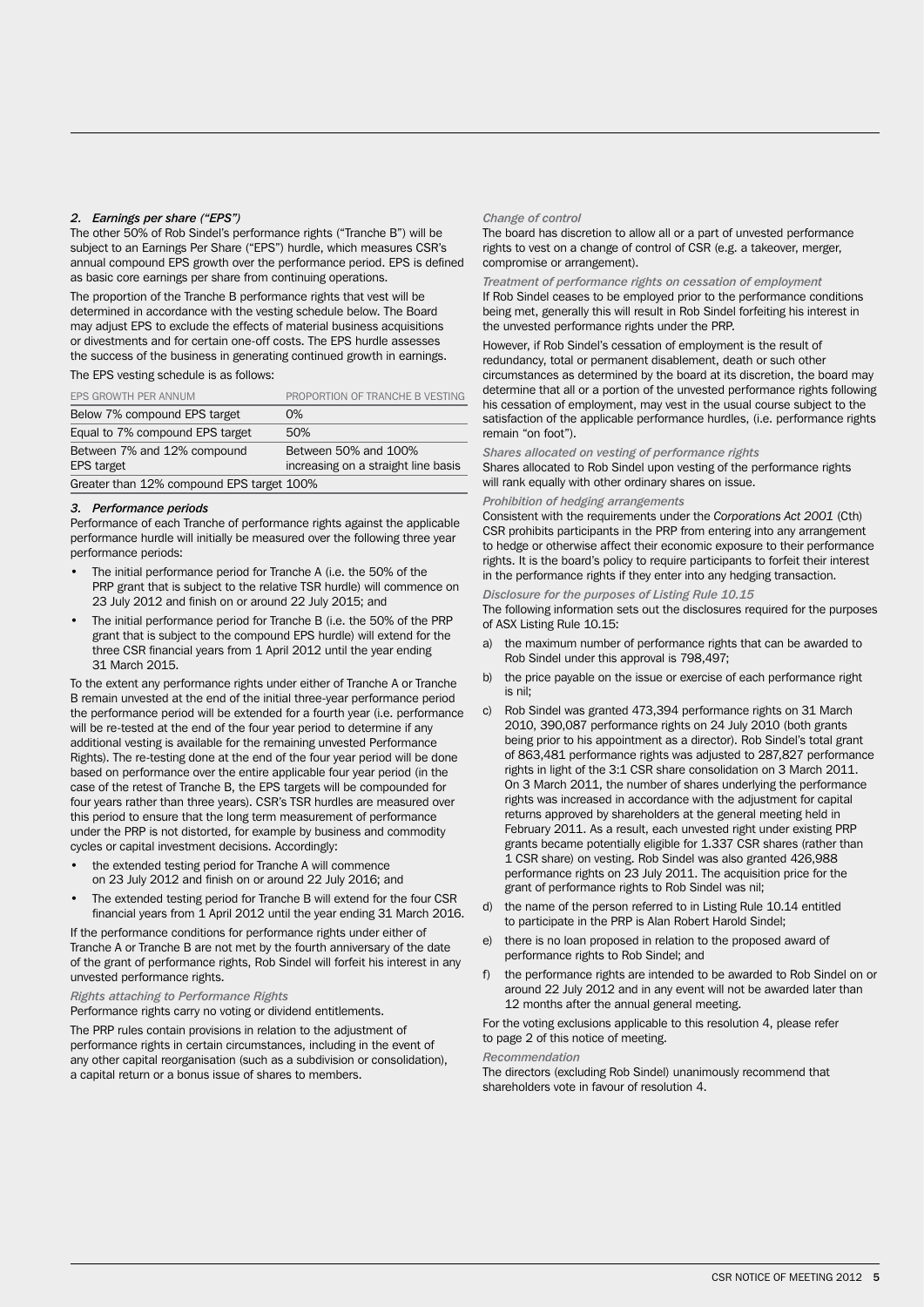# The Agenda (continued)

5. Renewal of the proportional takeover provisions in the constitution The company's constitution currently contains provisions dealing with proportional takeover bids for CSR shares in accordance with the *Corporations Act 2001 (Cth)*. The provisions, which are contained in clause 22 of the constitution, are designed to assist shareholders to receive proper value for their shares if a proportional takeover bid is made for the company.

Under the *Corporations Act 2001 (Cth)*, these provisions must be renewed every three years or they will cease to have effect. The current provisions will automatically cease to have effect after 9 July 2012 unless renewed by the proposed special resolution. If renewed, the proposed proportional takeover provisions will be in exactly the same terms as the existing provisions and will have effect until 11 July 2015.

The *Corporations Act 2001 (Cth)* requires that the following information be provided to shareholders when they are considering the inclusion of proportional takeover provisions in a constitution.

## Effect

A proportional takeover bid is one where an offer is made to each shareholder for a proportion of that shareholder's shares.

With the proportional takeover provision in the constitution, in the event of a proportional takeover bid being made, the directors must hold a meeting of the shareholders of the class of shares being bid for to consider whether or not to approve the bid. A resolution approving the bid must be voted on by the 14th day before the end of the bid period. The resolution will be passed if more than 50% of votes are cast in favour of the approval. (The bidder and its associates are not allowed to vote on the resolution.) If no such resolution is voted on by that deadline, a resolution approving the bid is taken to have been passed.

If a resolution to approve the bid is rejected, binding acceptances are required to be rescinded, and all unaccepted offers and offers failing to result in binding contracts are taken to have been withdrawn.

If the bid is approved or taken to have been approved, the transfers resulting from the bid may be registered provided they comply with other provisions of the *Corporations Act 2001 (Cth)* and the company's constitution.

The proportional takeover provisions do not apply to full takeover bids.

### Reasons

Without the proportional takeover approval provisions being included in the constitution, a proportional takeover bid may enable control of the company to pass without shareholders having the opportunity to sell all their shares to the bidder. Shareholders may therefore be exposed to the risk of being left as a minority in the company and the risk of the bidder being able to acquire control of the company without payment of an adequate control premium for their shares.

The proposed proportional takeover provisions lessen this risk because they allow shareholders to decide whether a proportional takeover bid is acceptable and should be permitted to proceed.

## No knowledge of any acquisition proposals

At the date of this notice, no director of the company is aware of any proposal by any person to acquire, or to increase the extent of, a substantial interest in the company.

## Review of proportional takeover provisions

The *Corporations Act 2001 (Cth)* requires that shareholders be given a statement which retrospectively examines the advantages and disadvantages, for directors and shareholders, of the proportional takeover provisions proposed to be renewed. Such a statement follows.

While proportional takeover provisions have been in effect under the company's constitution, no takeover bids for the company have been made, either proportional or otherwise. Accordingly, there are no actual examples against which the advantages or disadvantages of the existing proportional takeover provisions (that is, clause 22 of the existing constitution) could be reviewed for the directors and shareholders of the company. The directors are not aware of any potential takeover bid that was discouraged by clause 22.

#### Potential advantages and disadvantages

As well as a retrospective review of the provisions proposed to be renewed, the *Corporations Act 2001 (Cth)* requires that shareholders be given a statement of the potential future advantages and disadvantages of the provisions.

The directors of the company consider that the proposed renewal of the proportional takeover provisions has no potential advantages or potential disadvantages for directors because they remain free to make a recommendation on whether a proportional takeover bid should be approved. The potential advantages of the proposed proportional takeover provisions for shareholders of the company are:

- (a) they give shareholders their say in determining by majority vote whether a proportional takeover bid should proceed;
- (b) they may assist shareholders avoid being locked in as a relatively powerless minority;
- (c) they increase shareholders' bargaining power and may assist in ensuring that any proportional bid is adequately priced; and
- (d) knowing the view of the majority of shareholders assists each individual shareholder in assessing the likely outcome of the proportional takeover bid and whether to approve or reject that offer.

Some potential disadvantages to shareholders of the company are:

- (a) they are a hurdle to, and may therefore discourage, the making of proportional takeover bids in respect of the company;
- (b) this hurdle may depress the share price or deny shareholders an opportunity of selling their shares at a premium; and
- (c) it may reduce the likelihood of a proportional takeover being successful.

However, the directors of the company do not perceive those or any other possible disadvantages as justification for not renewing the proportional takeover provisions for a further three years.

### *Recommendation*

The directors unanimously recommend that shareholders vote in favour of resolution 5.

## Dellie Schoeder

## Debbie Schroeder

Company Secretary 12 June 2012

## CSR LIMITED

ABN 90 000 001 276 Triniti 3, Level 5, 39 Delhi Road North Ryde NSW 2113 Australia Locked Bag 1345 North Ryde NSW 1670 Australia Telephone (02) 9235 8000 International +61 2 9235 8000 Facsimile (02) 8362 9013

International  $+61$  2 8362 9013 E-mail investorrelations@csr.com.au

Internet www.csr.com.au

## SHAREHOLDER INFORMATION AND ENQUIRIES

All enquiries and correspondence regarding shareholdings should be directed to CSR's share registry:

Computershare Investor Services Pty Limited Level 3, 60 Carrington Street Sydney NSW 2000 Australia GPO Box 2975 Melbourne VIC 3001 Australia Telephone within Australia 1800 676 061 International +61 3 9415 4033 Facsimile (03) 9473 2500 International +61 3 9473 2500 E-mail web.queries@computershare.com.au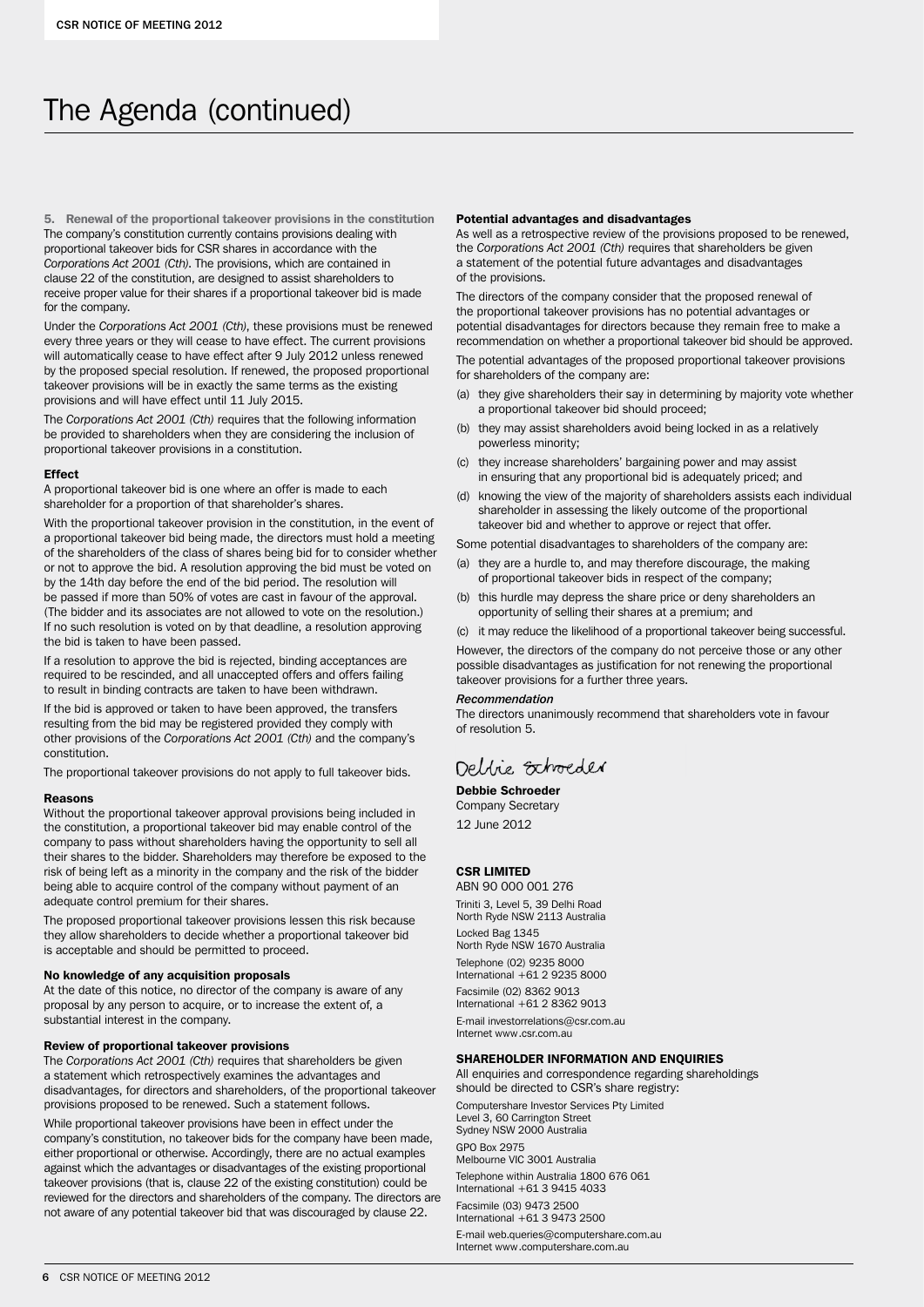# Shareholder questions

## Questions from Shareholders

CSR aims to provide relevant and timely information to shareholders at the Annual General Meeting. If you would like to submit a question, please use this form and send it to Computershare (at the address or fax number for lodgement of proxies). Alternatively, questions may be sent to the Company Secretary, CSR Limited, Triniti 3, Level 5, 39 Delhi Road, North Ryde, NSW 2113 or by e-mail to investorrelations@csr.com.au. Questions should be relevant to the business of the meeting as outlined in the notice of meeting and explanatory notes on agenda items. Questions must be received no later than 5.00pm (Sydney time) on 29 June 2012.

Questions will be collated and, during the meeting, either the chairman or managing director will seek to address as many of the more frequently raised topics as possible. Where a question relates to the audit, the accounting policies adopted by the company in relation to the preparation of the financial statements, or the independence of the auditor in relation to the conduct of the audit, the chairman will request a representative of CSR's auditor, Deloitte Touche Tohmatsu, to respond to such questions. Questions to the auditor must be received by no later than 5.00pm (Sydney time) on 29 June 2012. Please note that there may not be sufficient time at the AGM to respond to all topics raised. Individual responses will not be sent to shareholders.

| <b>Shareholder's Name:</b>                                                       |
|----------------------------------------------------------------------------------|
| <b>Address:</b>                                                                  |
| Question(s):                                                                     |
| Please tick $(\checkmark)$ the box if the question is directed to CSR's auditor. |
| $\Box$ 1.                                                                        |
|                                                                                  |
|                                                                                  |
|                                                                                  |
|                                                                                  |
|                                                                                  |
| $\mathbf{I}_2$                                                                   |
|                                                                                  |
|                                                                                  |
|                                                                                  |
|                                                                                  |
|                                                                                  |
|                                                                                  |
| $\mathbf{I}$ 3.                                                                  |
|                                                                                  |
|                                                                                  |
|                                                                                  |
|                                                                                  |
|                                                                                  |
|                                                                                  |
|                                                                                  |
|                                                                                  |
|                                                                                  |
|                                                                                  |
|                                                                                  |
|                                                                                  |